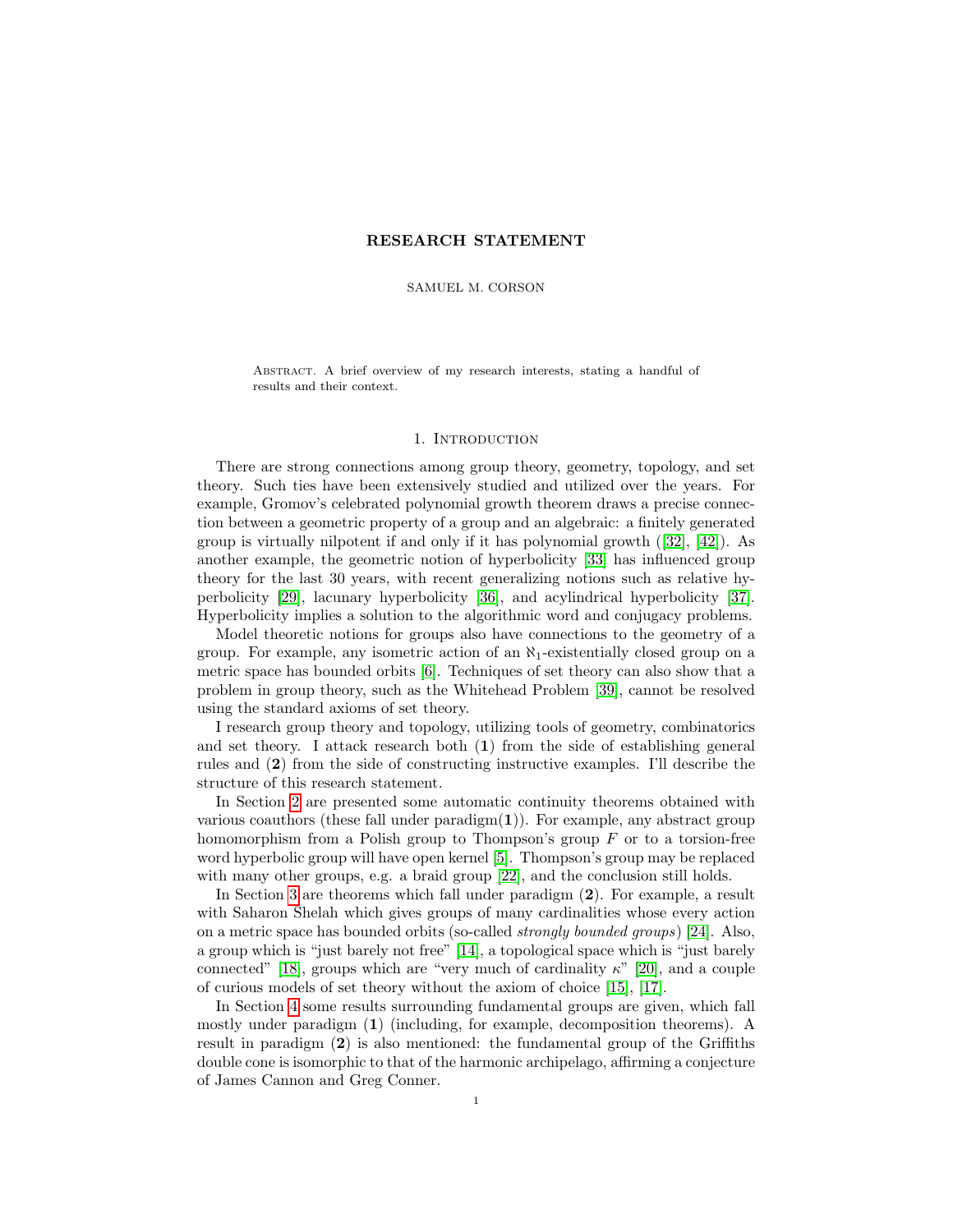#### 2. AUTOMATIC CONTINUITY

<span id="page-1-0"></span>A staple of abelian group theory is the notion of slenderness (see [\[30\]](#page-6-14)). An abelian group A is slender if for any homomorphism  $\phi : \prod_{\mathbb{N}} \mathbb{Z} \to A$  there exists an  $m \in \mathbb{N}$ such that  $\phi = \phi \circ p_m$  (here  $p_m : \prod_{\mathbb{N}} \mathbb{Z} \to \prod_{\mathbb{N}} \mathbb{Z}$  changes all coordinates after the first  $m + 1$  to zero). This class of abelian groups has been classified via subgroups [\[35\]](#page-6-15), has an infinitary axiomatization [\[34\]](#page-6-16), and has connections to measurable cardinals [\[26\]](#page-6-17).

One may consider slenderness to be a strong form of automatic continuity. Endowing  $\prod_{N} \mathbb{Z}$  with the product topology with each constituent  $\mathbb{Z}$  group being discrete, an abelian group A is slender precisely if every map  $\phi : \prod_{N} \mathbb{Z} \to A$  has open kernel. One analogously defines a group  $G$  to be  $cm\text{-}slender$  (respectively  $lcH\text{-}$ slender) if for every homomorphism  $\phi : H \to G$  with H a completely metrizable (resp. locally compact Hausdorff) group we have  $\ker(\phi)$  open in H. Slenderness also has an analogue in fundamental groups: G is n-slender if every homomorphism from the fundamental group of the infinite earring (we will denote this fundamental group EG) has open kernel [\[27\]](#page-6-18).

Dudley showed that free groups and free abelian groups are cm- and lcH-slender [\[26\]](#page-6-17). Combining geometric and set theoretic arguments, Greg Conner and I show the following strengthening [\[5\]](#page-5-1):

Theorem 1. The following groups are n-, cm-, and lcH-slender:

- (a) Countable torsion-free groups with finite k-antecedents for some  $k \in \mathbb{N}$ ;
- (b) Countable torsion-free groups with finite roots;
- (c) Free groups;
- (d) Free abelian groups;
- (e)  $\mathbb{Z}[\frac{1}{m}]$  for each  $m \in \mathbb{N}$ ;
- (f) Torsion-free word hyperbolic groups;
- (g) Baumslag-Solitar groups;
- (h) Thompson's group  $F$ .

We also show that the classes of n-, cm-, and lcH-slender groups are closed under graph products. In particular the right angled Artin groups are slender in each of these senses. In [\[12\]](#page-6-19) I prove comparable results for groups whose every countable subgroup is free (such groups are the so called  $\aleph_1$ -free groups), and with Ilya Kazachkov we prove slenderness of braid groups [\[22\]](#page-6-7). With Oleg Bogopolski we give the following automatic continuity result for the class of acylindrically hyperbolic groups [\[3\]](#page-5-2):

Theorem 2. Let G be a group which acts coboundedly and acylindrically on a hyperbolic space S. Then for any abstract group homomorphism  $\phi : H \to G$  where  $H$  is either

- (a) a completely metrizable topological group;
- (b) a locally countably compact Hausdorff topological group;
- (c) the earring group EG.

there exists an open neighborhood V of identity  $1_H$  such that  $\phi(V)$  consists of elliptic elements.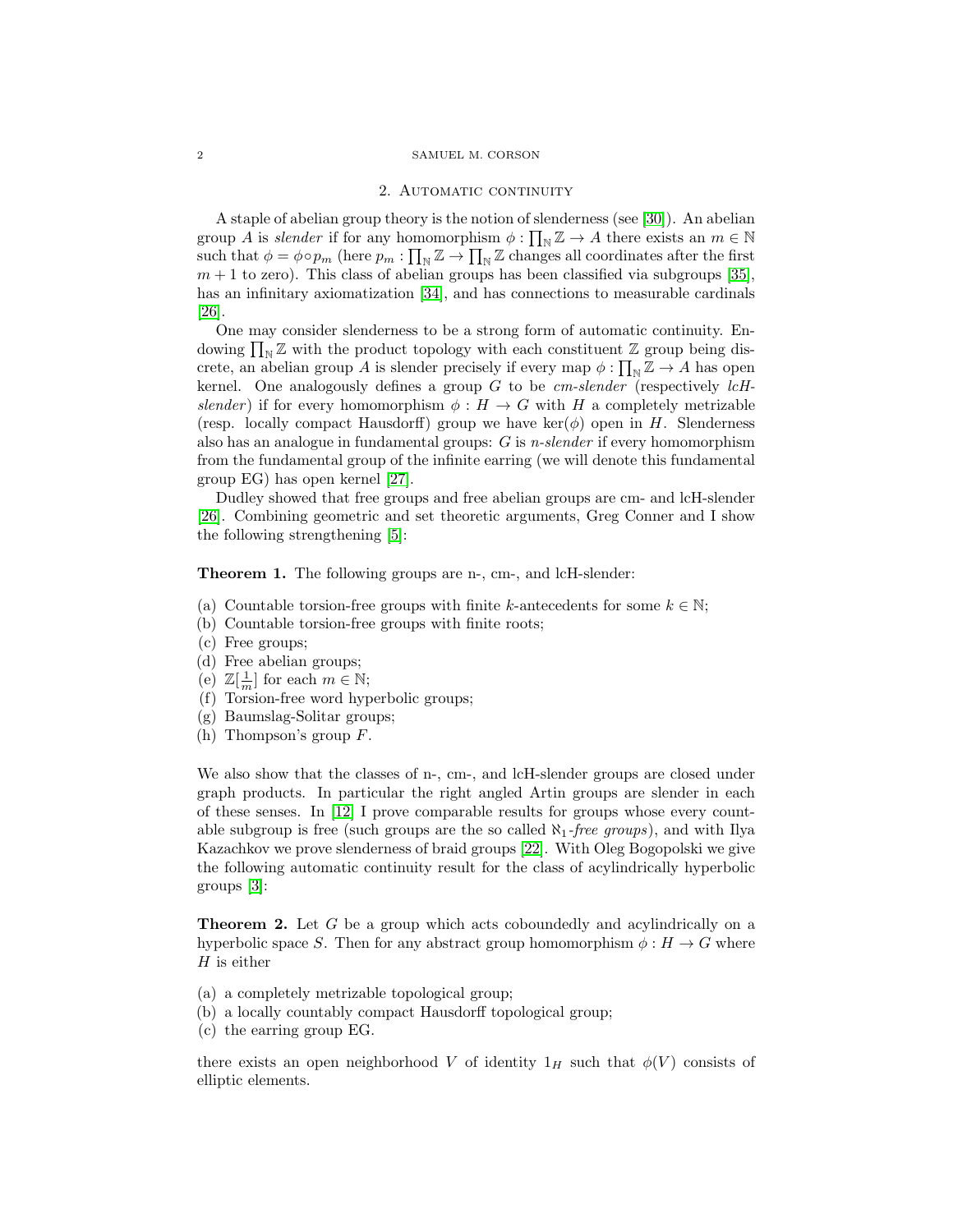One can conclude from this that if  $G$  is a torsion-free group of cardinality less than  $2^{\aleph_0}$  which is relatively hyperbolic to a collection of cm-slender parabolic subgroups then  $G$  is itself cm-slender. Similar applications are given in [\[3\]](#page-5-2) to fundamental groups of graphs of groups.

A succinct classification of lcH-slender groups was recently obtained with Olga Varghese [\[25\]](#page-6-20):

Theorem 3. A group is lcH-slender if and only if it is torsion-free and does not include a subgroup isomorphic to  $\mathbb Q$  or to the *p*-adic integer group for any prime *p*.

A homomorphism from a completely metrizable topological group to a countable group whose kernel is not open is necessarily "nonconstructive". That is, the homomorphism is not even close to being defined using geometry and basic set theory. Shelah and I prove the following [\[23\]](#page-6-21):

Theorem 4. There exists a model of the Zermelo-Fraenkel axioms plus the axiom of dependent choices in which any homomorphism either from EG or a completely metrizable topological group to a group of cardinality  $\langle 2^{R_0} \rangle$  must have open kernel.

Once one knows that there exists at least one discontinuous homomorphism to a particular group it is reasonable to ask how many homomorphisms there are in total. After all, when many arbitrary choices are used in producing an object there is a sense that making different choices will yield a distinct object. This intuition is correct [\[13\]](#page-6-22):

**Theorem 5.** If G is a group such that  $|G| < 2^{\aleph_0}$  then

 $|\text{Hom}(\text{EG}, G)| = \begin{cases} |G| & \text{if } G \text{ is n-slender,} \\ \frac{Q^{2^{N_0}}}{N_0^{N_0}} & \text{if } G \text{ is n-slender,} \end{cases}$  $2^{2^{\aleph_0}}$  otherwise.

## 3. Some Monsters

<span id="page-2-0"></span>Another way in which set theory influences group theory is its use in the very construction of a group. One can construct spectacularly unusual groups using such machinery. One such construction is the following (the  $V = L$  means that the result is true in Gödel's constructible universe) [\[14\]](#page-6-9):

**Theorem 6.** (ZFC + V = L) Let  $\kappa$  be an uncountable regular cardinal that is not weakly compact there exists a group G of cardinality  $\kappa$  for which

- (1) G is freely indecomposable;
- (2) each subgroup of G of cardinality  $\lt \kappa$  is free;
- (3) the abelianization  $G/G'$  is free abelian of rank  $\kappa$ .

Such groups are unusual since they are evidently very close to behaving like a free group (by conditions (2) and (3)) but are very far from being free by condition (1). The cardinal in the hypotheses is allowed to be, for example,  $\aleph_1$ ,  $\aleph_2$ ,  $\aleph_{\omega+1}$ . The construction utilizes the set theoretic diamond principle  $\diamondsuit$  and refines an old result obtained by Eklof and Mekler [\[28\]](#page-6-23).

Another construction is of unusual groups which are "anti-geometric". A group is *strongly bounded* if every action of the group by isometries on any metric space has bounded orbits [\[6\]](#page-5-0). Obviously any finite group has this property, and tt turns out that any infinite group with this property must be uncountable. Bergman showed that for any set X the full symmetric group  $S_X$  on a set X has this property [\[2\]](#page-5-3).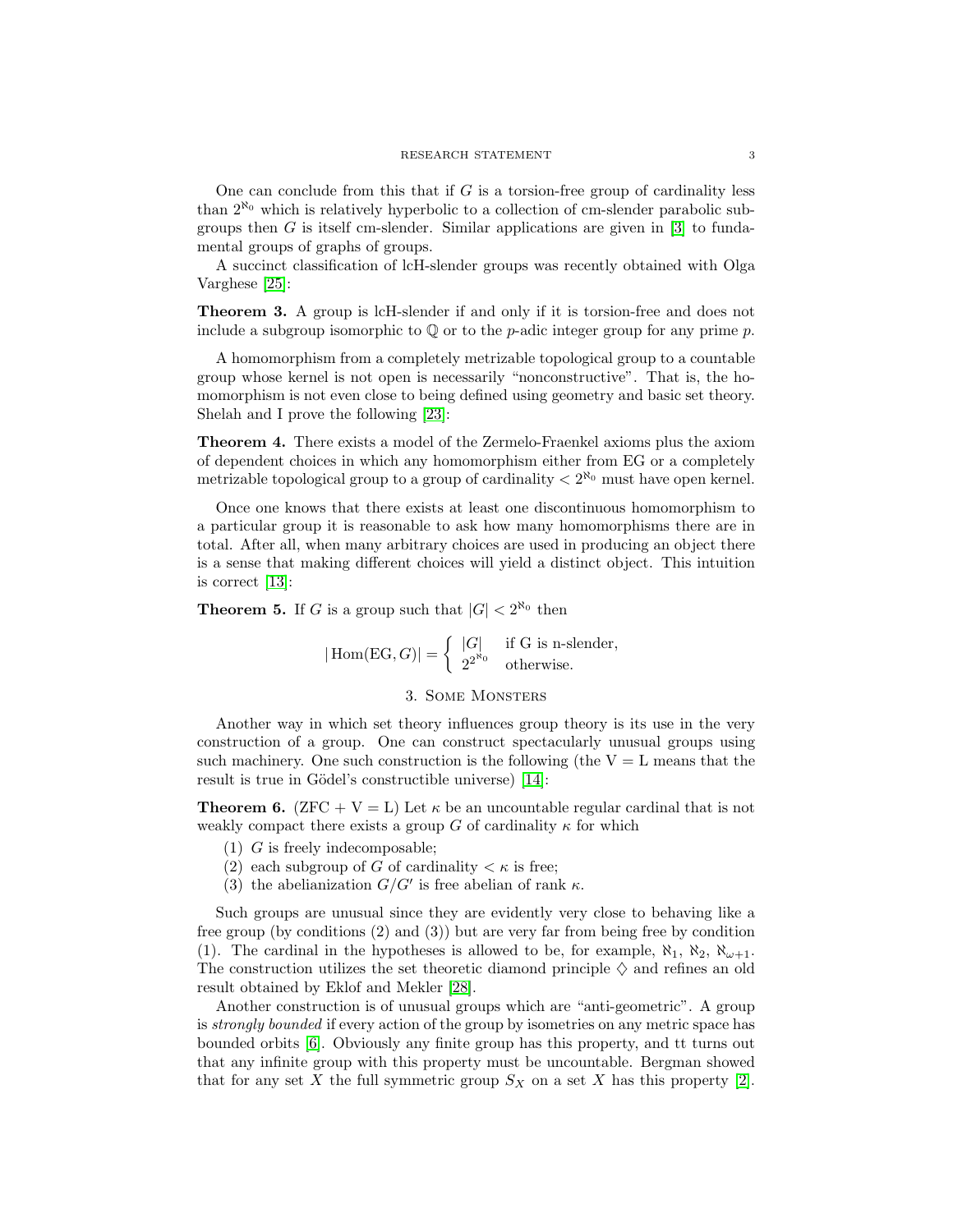Many other classical groups also have this property. All previously known infinite examples of such groups have cardinality at least  $2^{\aleph_0}$ , and it is natural to ask whether there exist examples of such groups which are of cardinality exactly  $\aleph_1$  [\[6\]](#page-5-0). With Saharon Shelah we construct such examples [\[24\]](#page-6-8):

Theorem 7. Every countable group embeds in a strongly bounded group of cardinality  $\aleph_1$ .

In fact a much stronger result is given (if  $\kappa$  is "almost any" uncountable cardinal then any group G with  $|G| < \kappa$  embeds in a strongly bounded group of cardinality  $\kappa$ ). The construction uses small cancellation theory over free products and strong Ramsey coloring theory. One can even have strongly bounded groups which are locally indicable [\[16\]](#page-6-24).

An important recent construction answers some old questions in infinite group theory. A group G is Jónsson if  $|H| < |G|$  for every proper subgroup H of G. A Jónsson group of cardinality  $\aleph_1$  was constructed by Shelah in [\[40\]](#page-6-25) and he also showed that assuming some extra set theory one can have Jónsson groups of arbitrarily large cardinality. It turns out that the extra set theory is not necessary. In [\[20\]](#page-6-11) is proved the following (an old conjecture of László Babai [\[1\]](#page-5-4) also follows from the work of this paper):

Theorem 8. There exist Jónsson groups of arbitrarily large cardinality.

Departing from group theory for a moment, I'll describe state a topological space which was recently obtained using extra set theory [\[18\]](#page-6-10). It would be tedious to give the various definitions, so I will simply state the result and briefly say why it is interesting.

**Theorem 9.** (ZFC +  $\diamondsuit$ ) There exists a topological space  $(X, \tau)$ , having a basis  $\mathcal{B}$ , which is

- (1) regular;
- (2) separable;
- (3) connected;
- (4) of cardinality  $\aleph_1$ ;

and

- (5) for every nonempty  $O \in \tau$  the subspace  $X \setminus O$  is totally separated (hence totally disconnected);
- (6) every nonempty  $O \in \tau$  is uncountable;
- $(7)$   $|\mathcal{B}| = N_1$ ;
- (8) every countable cover of X by elements of  $\beta$  has a finite subcover; and
- (9) every nesting decreasing countable sequence  ${B_n}_{n \in \omega}$  of basis elements has  $\bigcap_{n\in\omega}B_n\neq\emptyset$  (hence X is strongly Choquet).

Such a space is quite tenuously connected  $(3)$  and  $(5)$ ), but extremely topologically thick  $(9)$ . The topology is reasonably fine  $(1)$  and narrow  $((2)$  and  $(8)$ ). One cannot have a space satisfying  $(1)-(9)$  which is metrizable or has a nonempty open subset with compact closure, but condition (8) is awfully close to countable compactness. Notice as well that usual examples satisfying condition (9) are totally disconnected (e.g. the Cantor set or a discrete space).

Along the topology theme, it was asked by Good, Tree and Watson [\[31\]](#page-6-26) whether the famous theorem of Stone that every metric space is paracompact can be proved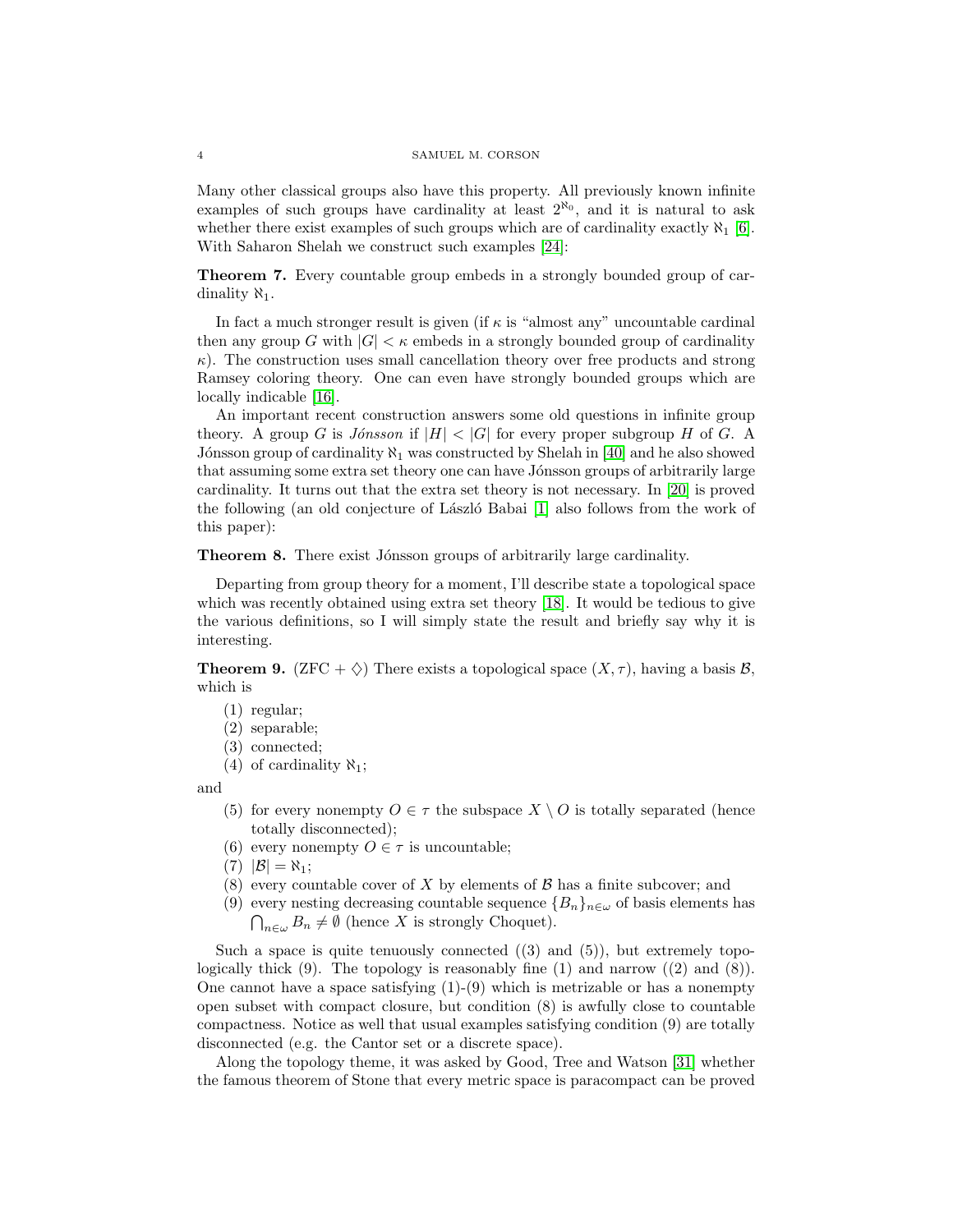from the Zermelo-Fraenkel axioms (without the axiom of choice) plus the ultrafilter lemma. I show that this cannot be done in the paper [\[15\]](#page-6-12), where a model of

ZF + "ultrafilter lemma" + "Stone's Theorem is false"

is given. The construction relies on analyzing the dynamics of a Fraissé limit metric space.

Returning to group theory, there is a classical result, proved from the ultrafilter lemma, that a group has a left invariant order if and only if every finitely generated subgroup has a left order. Finitely generated free (abelian) groups are known to have such an order. A model is constructed in [\[17\]](#page-6-13) of

ZF + "dependent choice"

+ "there exists a locally free group without a left order, but having an abstract total order"

+ "there exists a torsion-free abelian group without a left order, but having an abstract total order"

This highlights the fact that some fairly high-powered choice principle is needed in order to make a local-to-global claim regarding left-orderability.

### 4. Exotic spaces and descriptive set theory

<span id="page-4-0"></span>One of the most basic connections between group theory and topology is the fundamental group. A celebrated result of Shelah is that the fundamental group of a compact, metrizable, path connected, locally path connected space (a Peano continuum) is either finitely generated or of cardinality  $2^{\aleph_0}$  [\[41\]](#page-6-27). His proof used forcing techniques, and a simplified proof using descriptive set theory was later offered by Pawlikowski [\[38\]](#page-6-28). Greg Conner and I proved the analogous result for first homology: the first homology of a Peano continuum is either a finite direct sum of cyclic groups or of cardinality  $2^{\aleph_0}$  [\[4\]](#page-5-5). I give the following higher dimensional analog in [\[7\]](#page-5-6):

**Theorem 10.** If  $X$  is a Peano continuum which is n-connected, locally n-connected then  $\pi_{n+1}(X)$  is either a finite direct sum of cyclic groups or is of cardinality  $2^{\aleph_0}$ .

Also in [\[7\]](#page-5-6) I give a consequence of Martin's Axiom plus the negation of the continuum hypothesis:

<span id="page-4-1"></span>**Theorem 11.** (ZFC + MA +  $\neg$  CH) If X is a path connected Borel set in a Polish space and  $x \in X$  has essential loops of arbitrarily small diameter then  $\pi_1(X)$  is of cardinality  $2^{\aleph_0}$ .

The proof technique of Theorem [11](#page-4-1) does not generalize to a proof that takes place within the ZFC axioms. Numerous such dichotomies are presented in my paper [\[10\]](#page-6-29), along with a compactness-type result (the  $P$  here refers to a subgroup being describable using equations, countable unions or intersections, and the like):

**Theorem 12.** If X is a Peano continuum there does not exist a strictly increasing infinite sequence of  $P$  normal subgroups  $(G_n)_{n\in\mathbb{N}}$  of  $\pi_1(X)$  such that  $\bigcup_{n\in\mathbb{N}} G_n =$  $\pi_1(X)$ .

The paper [\[10\]](#page-6-29) also has a theorem which essentially states that a free decomposition of the fundamental group of a separable, completely metrizable (i.e. Polish) locally path connected space cannot be non-constructive: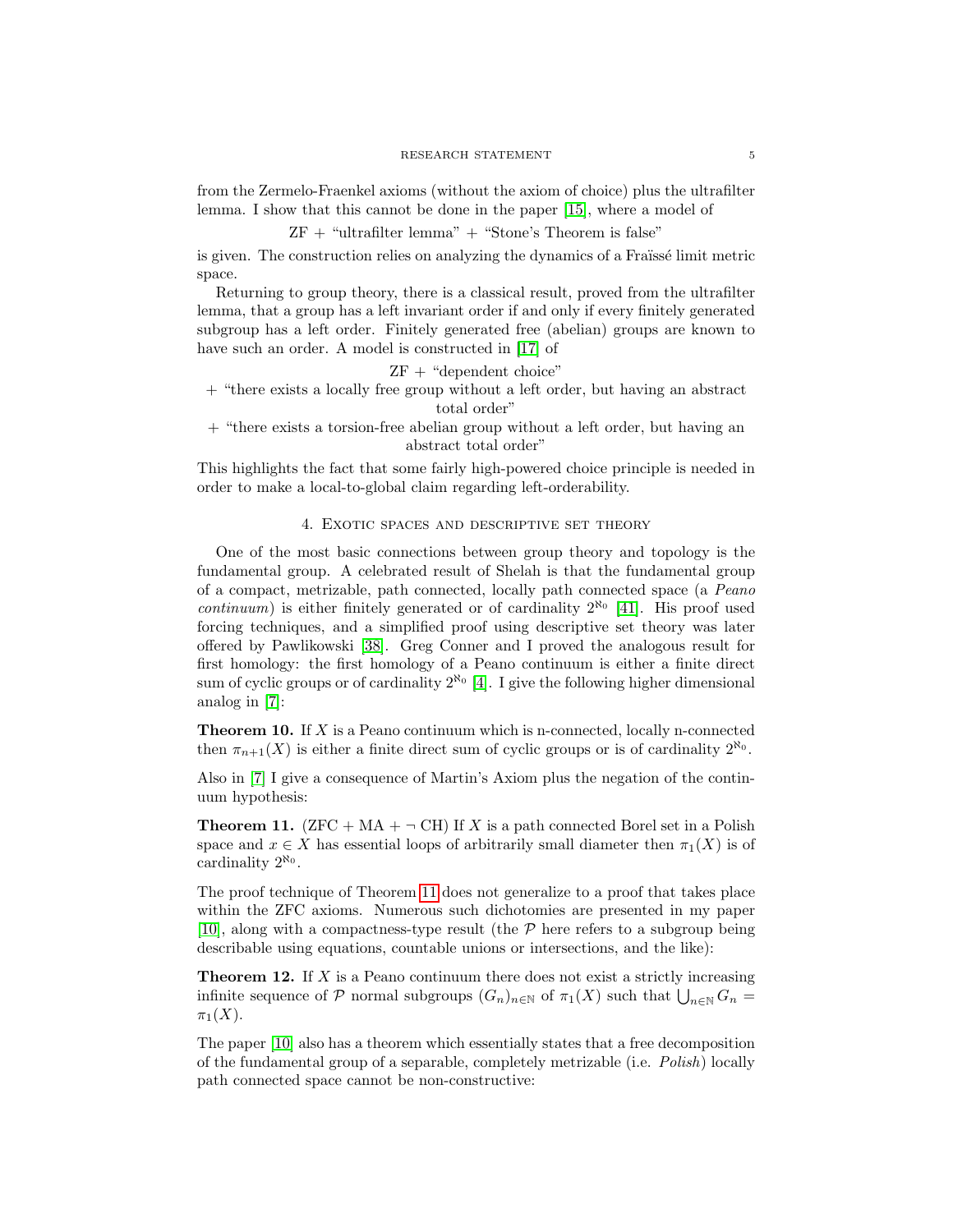**Theorem 13.** Suppose X is locally path connected Polish and  $\pi_1(X) \simeq *_{{i \in I}} G_i$ with each  $G_i$  nontrivial. The following hold:

- $(1) \text{ card}(I) \leq \aleph_0$
- (2) Each retraction map  $r_j : *_{i \in I} G_i \to G_j$  has analytic kernel.
- (3) Each  $G_j$  is of cardinality  $\leq \aleph_0$  or  $2^{\aleph_0}$ .
- (4) The map  $*_{{i \in I}} G_i \to \bigoplus_{i \in I} G_i$  has analytic kernel.

This result about free decompositions stands in stark contrast to the case of direct sum decompositions. There are easy examples of locally path connected Polish spaces whose fundamental group has a non-constructive decomposition as a direct sum of two subgroups. Similar techniques give information about the structure of first homology, as for example (see [\[8\]](#page-5-7)):

**Theorem 14.** Let X be a Peano continuum. If card(Torfree $(H_1(X))$ ) <  $2^{\aleph_0}$  then  $H_1(X)$  is a direct sum of cyclic groups and  $Tor(H_1(X))$  is of bounded exponent.

I'll mention a result with W. Hojka in the vein of wild topology [\[21\]](#page-6-30). Recall that for a pointed space  $(X, x)$  the reduced suspension  $\Sigma(X, x)$  is the quotient space of  $X \times [-1,1]$  where  $(X \times \partial [-1,1]) \cup (\{x\} \times [-1,1])$  is collapsed to a single point.

**Theorem 15.** If  $(X, x)$  and  $(Y, y)$  are Hausdorff spaces which are first countable at their distinguished points and are totally path disconnected then the following are equivalent:

- (1)  $\pi_1(\Sigma(X, x)) \simeq \pi_1(\Sigma(Y, y))$
- (2) There exists a bijection  $f : (X, x) \to (Y, y)$  with f continuous at x and  $f^{-1}$ continuous at  $y = f(x)$ .

The most fascinating result of mine in exotic fundamental groups is the following answer to a conjecture of Greg Conner and James Cannon [\[19\]](#page-6-31):

Theorem 16. The fundamental group of the Griffiths double cone group is isomorphic to that of the harmonic archipelago.

The proof uses infinitary word combinatorics and many invocations of the axiom of choice. For a picture of these two spaces (which are subspaces of  $\mathbb{R}^3$ ) the reader may use the hyperlink to the preprint on arXiv given in the references below.

### **REFERENCES**

- <span id="page-5-4"></span>1. L. Babai, On the abstract group of automorphisms, in Combinatorics (Temperley, editor), London Mathematical Society Lecture Note Series 52 (1981), 1-40.
- <span id="page-5-3"></span>2. G. Bergman, Generating infinite symmetric groups, Bull. London Math. Soc. 38 (2006), 429- 440.
- <span id="page-5-2"></span>3. O. Bogopolski, S. Corson, Abstract homomorphisms from some topological groups to acylindrically hyperbolic groups, to appear in Math. Ann. [arXiv:1907.10166](https://arxiv.org/abs/1907.10166)
- <span id="page-5-5"></span>4. G. Conner, S. Corson, On the first homology of Peano Continua, Fund. Math. 232 (2016), 41-48. [arXiv:1509.07055](https://arxiv.org/abs/1509.07055)
- <span id="page-5-1"></span>5. G. Conner, S. Corson, A note on automatic continuity, Proc. Amer. Math. Soc. 147 (2019), 1255-1268. [arXiv:1710.04787](https://arxiv.org/abs/1710.04787)
- <span id="page-5-0"></span>6. Y. de Cornulier, Strongly bounded groups and infinite powers of groups, Comm. in Alg. 34 (2006), 2337-2347.
- <span id="page-5-6"></span>7. S. Corson, Applications of Descriptive Set Theory in Homotopy Theory, M.S. Thesis, April 2010.
- <span id="page-5-7"></span>8. G. Conner, S. Corson, On subgroups of first homology, Fund. Math. 247 (2019), 217-228. [arXiv:1610.05422](https://arxiv.org/abs/1610.05422)